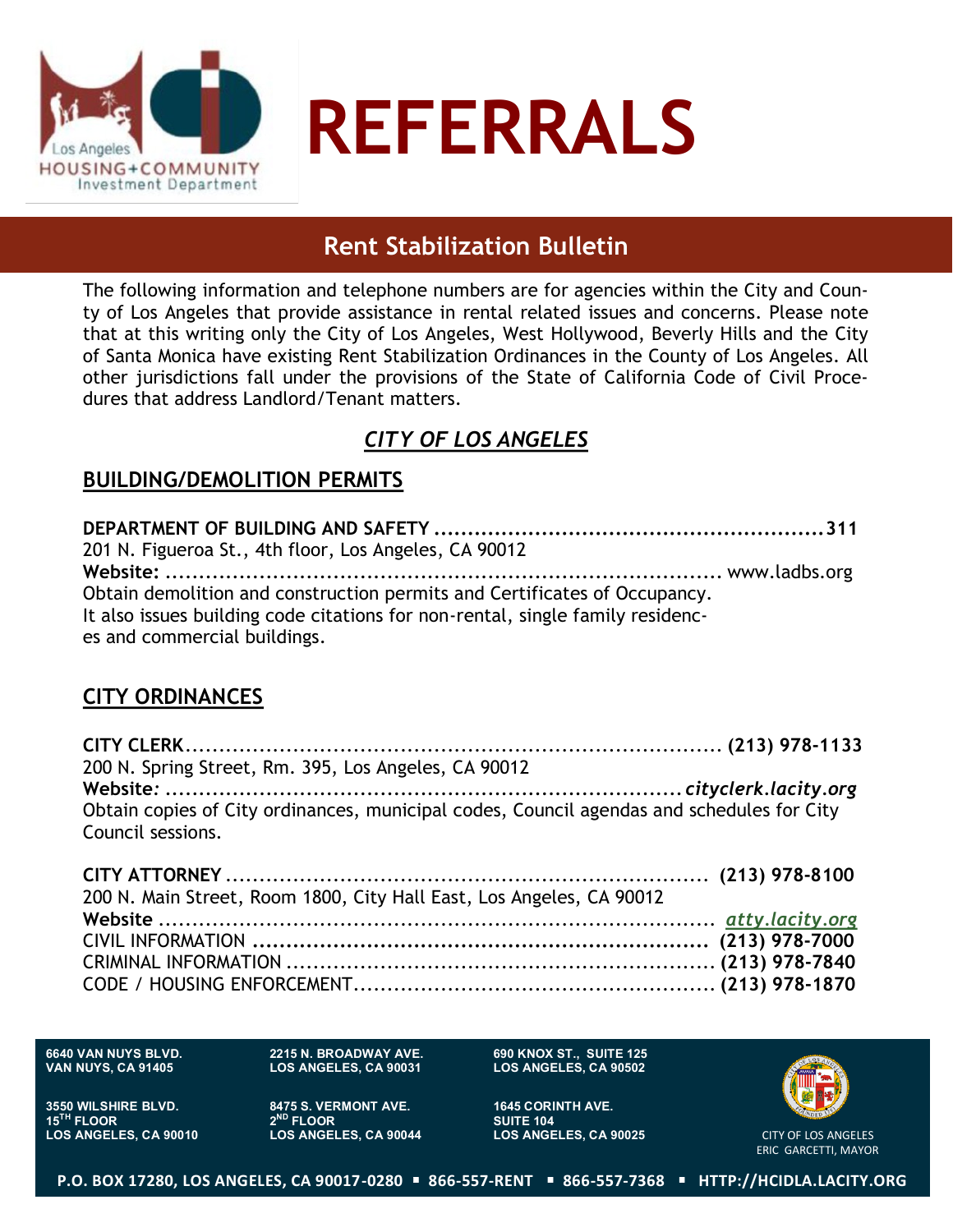

## **Rent Stabilization Bulletin**

## **CONDOMINIUM CONVERSIONS**

**PLANNING DEPARTMENT** .............................................................. (**213) 482-7077** 201 N. Figueroa St., Fourth Floor, Los Angeles, CA 90012 **Website:** ..........................................................................*cityplanning.lacity.org* Information is available on condominium conversions, new condominiums, commercial conversion, conversion, zoning, non-payment of relocation assistance for condo-conversions, and demolition for condo-construction and mobile home closures.

**DISPUTE RESOLUTION PROGRAM** .................................................... (**213) 978-1880** Office of the City Attorney 222 S. Hill Street, 6<sup>th</sup> Floor, Los Angeles, CA 90012 19040 Van Owen, Reseda, 91335 (818) 756-9601 Free mediation services available to resolve complaints between landlord and tenants.

## **SERVICES FOR DISABLED**

**CITY DEPARTMENT ON DISABILITY.** ................................................ **(213) 202-2764** 201 N. Figueroa St., Suite 100, Los Angeles CA 90012 **Website**: ............................................................................. **disability.lacity.org** Assistance is available for persons with disabilities or those who have conflicts involving a person or persons with disabilities, including mediation services.

**WESTERN LAW CENTER FOR DISABILITY RIGHTS** - Litigation .................. **(213) 736-1031** 919 S. Albany, FH – 214, Los Angeles CA 90015 **Website**: .................................................................................... **clrcintake.org**

**LOS ANGELES HOUSING AND COMMUNITY INVESTMENT DEPARTMENT** PUBLIC INFORMATION HOTLINE AND. .............................................. **(213) 808-8888** HABITABILITY COMPLAINTS (CODE ENFORCEMENT)................ **TOLL FREE (866) 557-RENT Website: .................................................................................. [hcidla.lacity.org](http://www.lacity.org/lahd)**

**Affordable Housing Trust Fund………................................................ (213) 808-8979** Low interest rate construction and permanent financing for apartments. Loan assistance programs for non-profit developers. A list of affordable rentals for low or moderate-income households is available.

**Bond-Financed Affordable Rental Construction Program ..................... (213) 808-8951** Financing provided through the sale of tax-exempt bonds for the construction of affordable rental units.

**Density Bonus ........................................................................... (213) 808-8843** Permit clearances and covenant preparation.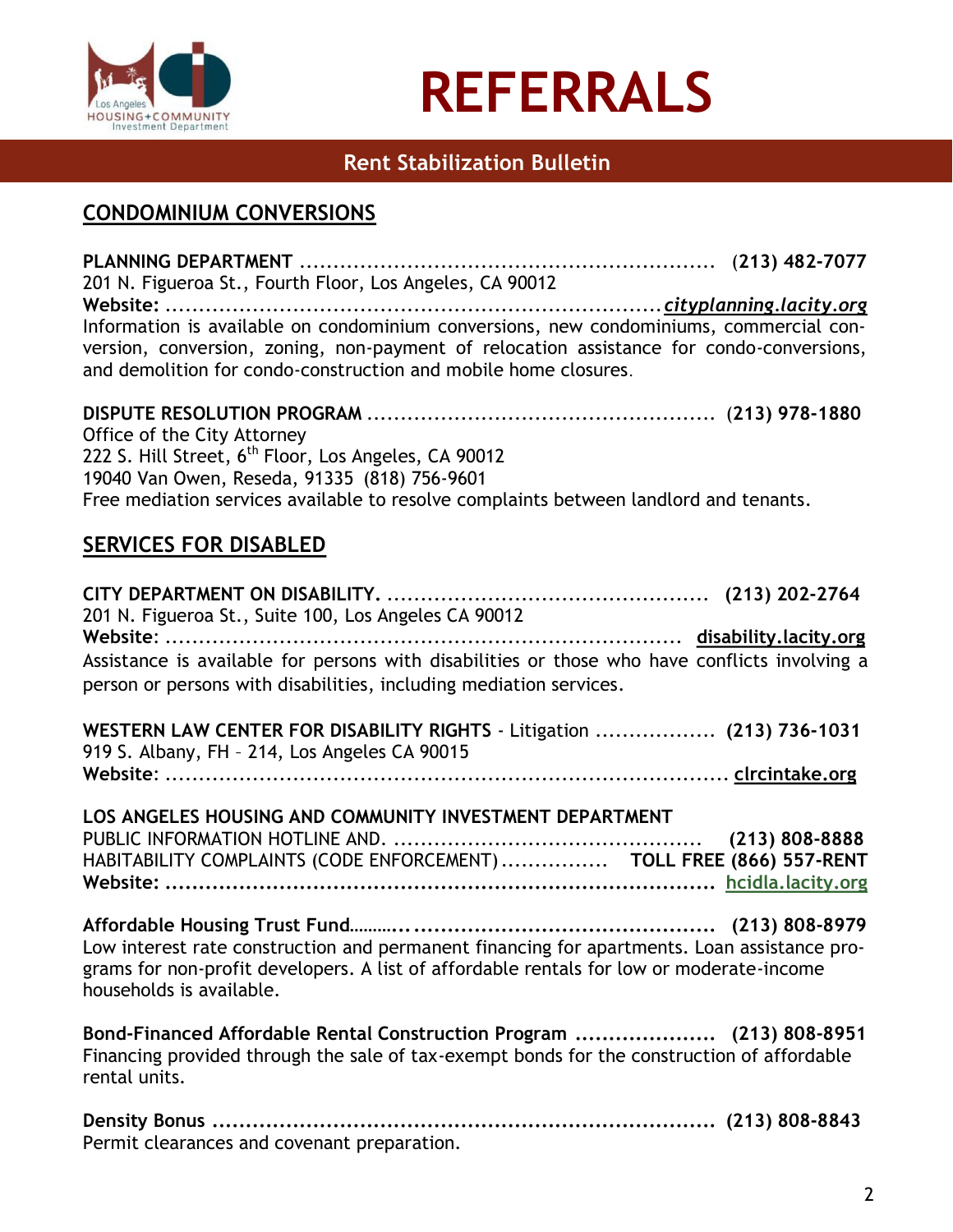

# **Rent Stabilization Bulletin**

**Handy Worker Program ............................................................... .(213) 808-8803** This program provides free house painting and minor repairs to low income owners via several community-based organizations citywide.

**Hearings** .................................................................................. .**(213) 808-8681** This section schedules hearings for code violations and habitability complaints, as well as landlord and tenant appeals of rent adjustment decisions.

**Home Ownership Assistance Programs ............................................ .(213) 808-8800** Mortgage financing for the purchase of owner occupied homes is provided to households earning up to 80% of the area median income.

**Housing Development ................................................................. .(213) 808-8957** Funding for pre-development, acquisition and gap financing is provided for the construction of new affordable housing units.

**Housing Opportunities for Persons with Aids (HOPWA)....................……..(213) 808-8805** For individuals and their families with HIV/AIDS: Emergency Hotel/Motel Vouchers Supportive Services in Emergency and Transitional Housing, Short Term Rent, and Mortgage and Utility Assistance Program.

**Neighborhood Preservation Program............................................... .(213) 808-8802**  Low-interest loans are provided to rehabilitate existing single and multifamily dwellings.

**REAP Final Accounting................................................................. .(213) 808-8523**

**Systematic Code Enforcement Program (SCEP) ................................ .. (213) 808-8888 TOLL FREE (File Tenant Habitability Complaints).............................. . (866) 557-RENT** Systematic inspections, guarantee that those who reside in rental units in Los Angeles have a safe, livable space, which meets the City and State codes for habitability. Code Enforcement Section assists with plumbing, electrical safety, and structural defects or problems and cites for violations of the Building and Safety Codes of the City of Los Angeles, Section 1941.1 of the California Civil code, and the Uniform Housing Code of the State of California.

**Tenant Monitoring Unit ............................................................... .(213) 922-9664** Various regulatory agreements and covenants, which require setting aside units at affordable rents as a condition of receiving development assistance, are monitored and enforced.

# **COMMUNITY SERVICES**

| A 24-hour link to community services: food, shelter, legal, senior citizen, battered women, |  |
|---------------------------------------------------------------------------------------------|--|
| and mental health.                                                                          |  |
|                                                                                             |  |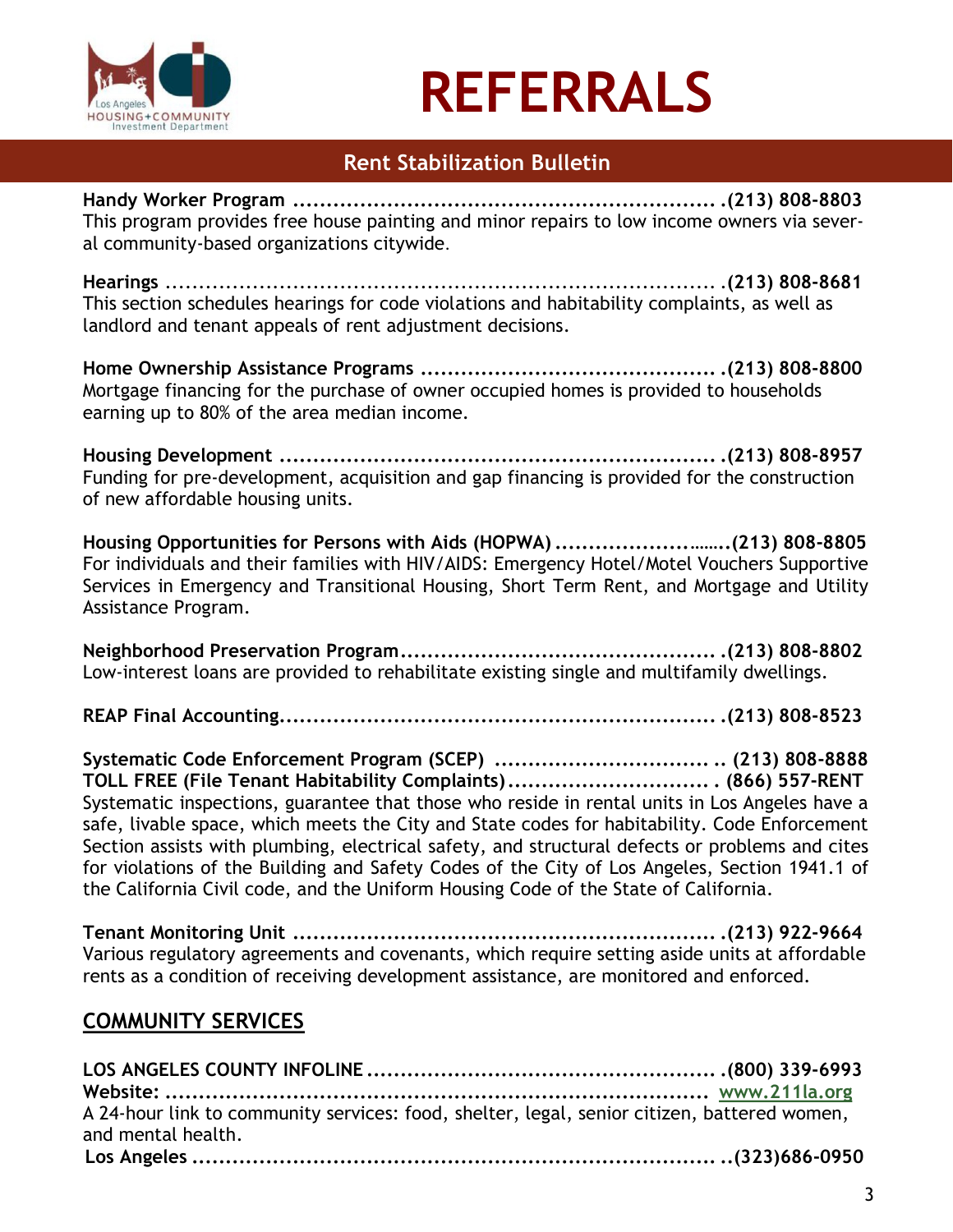

## **Rent Stabilization Bulletin**

## **ENVIRONMENTAL HEALTH AND LIVING CONDITIONS**

**LOS ANGELES COUNTY ENVIRONMENTAL HEALTH .............................. .(888) 700-9995 Website: ....................................................................... www.lapublichealth.org** County Health Department assists with problems with maintenance, rats, mice, lack of hot water, heating, cockroaches, sanitation, habitability (living conditions), and illegal utility shutoff.

**LOS ANGELES COUNTY INFORMATION AND REFERRAL ..........................(800) 427-8700** 5050 Commerce Drive, Baldwin Park, CA 91706

**RAT CONTROL (IN MULTIPLE FAMILY BUILDINGS)................................ ..(626)430-5461**

## **COURT ISSUES**

| Recorded information provides free procedural advice only, no legal service, 24 hours a day. |
|----------------------------------------------------------------------------------------------|
|                                                                                              |
|                                                                                              |
|                                                                                              |
|                                                                                              |
|                                                                                              |
|                                                                                              |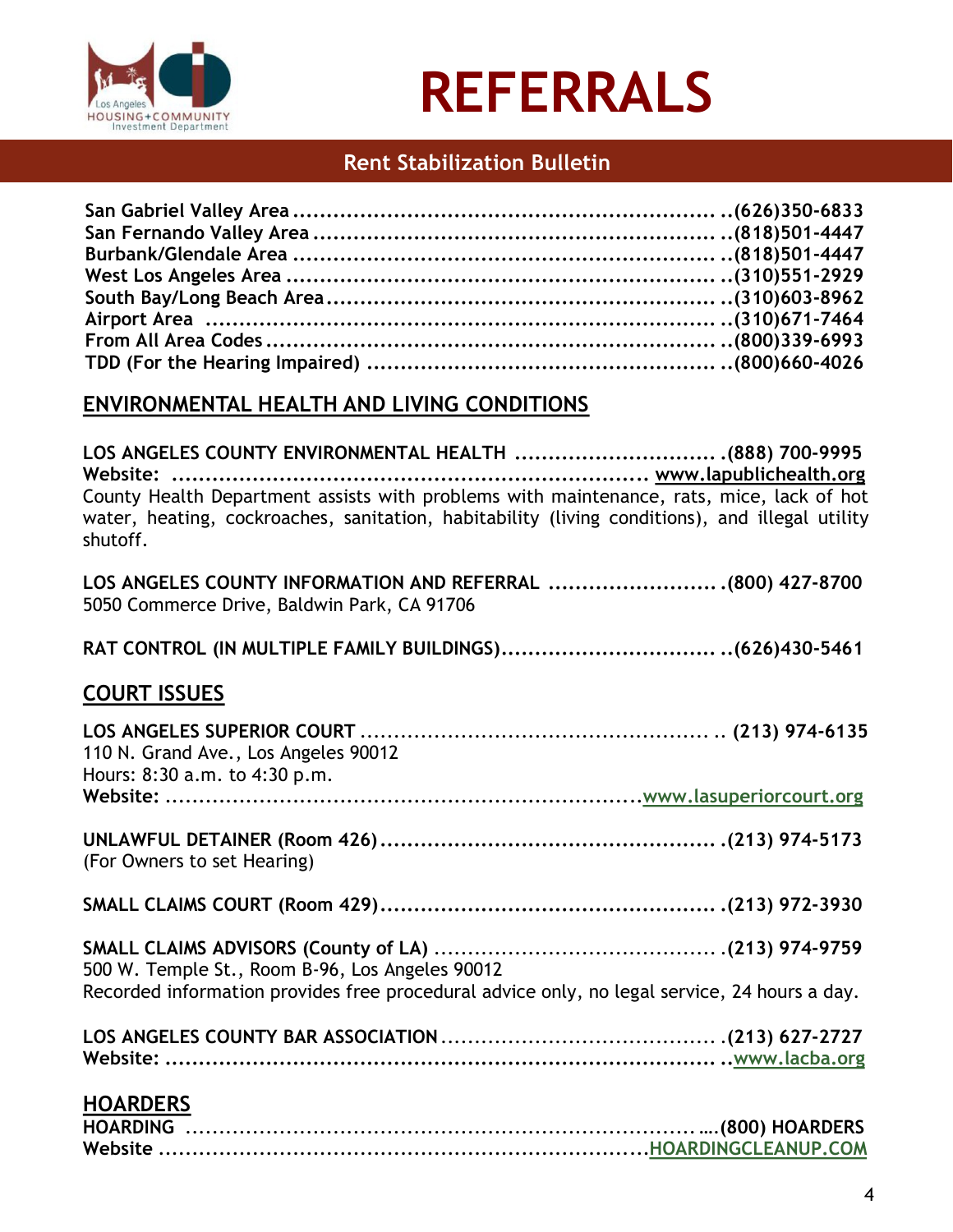

## **Rent Stabilization Bulletin**

### **HOUSING DISCRIMINATION**

**HOUSING RIGHTS CENTER** .................................... . **(213)387-8400 or (800)477-5977** 3255 Wilshire Blvd., Suite 1150, Los Angeles, CA 90010

**Website. . . . . . . . . . . . . . . . . . . . . . . . . . . . . . . . .... . .www.housingrightscenter.org** Open: Monday – Friday 8:30 a.m. – 5:00 p.m.

This is the sole agency for fair housing referrals for constituents of the city of Los Angeles. Hotline accepts housing discrimination complaints and provides predatory lending information. Investigates, counsels, and provides legal assistance with housing discrimination complaints. Counsels and gives referrals on predatory lending issues. All services are free with no income limits. Callers will be referred to the nearest office in Los Angeles, San Fernando Valley, South LA, Harbor, Pasadena, Long Beach, or the San Gabriel Valley.

#### **STATE OF CALIFORNIA DEPARTMENT OF FAIR EMPLOYMENT &**

**HOUSING/ HOUSING COMPLAINTS SECTION** ....................................... .**(800) 884-1684 Website: ................................................................................***[www.dfeh.ca.gov](http://www.dfeh.ca.gov/)* Investigate and conciliate housing discrimination harassment complaints.

#### **U.S. DEPARTMENT OF HOUSING AND URBAN DEVELOPMENT (HUD)**

**LOS ANGELES AREA OFFICE** .......................................................... .**(213) 894-8000** 611 W. 6th Street, Los Angeles, CA 90017

**Website: .................................................................................. ..** *[www.hud.gov](http://www.hud.gov/)* HUD enforces the Federal Fair Housing Act, conducts investigations of certain housing discrimination complaints, and makes referrals to the Department of Justice for prosecution of worthy cases.

## **LANDLORD SERVICES**

#### **APARTMENT ASSOCIATION OF GREATER LOS ANGELES**

621 S. Westmoreland, Los Angeles, CA 90005 ...................................... .**(213) 384-4131 Website: ................................................................................... .www.aagla.org** Attorney referral services, forms and free advice for members only. Call to obtain membership information.

#### **APARTMENT OWNERS ASSOCIATION OF SOUTHERN CALIFORNIA**

| 6060 Sepulveda Blvd., Suite 202, Van Nuys, CA 91411  (818) 988-9200                      |  |
|------------------------------------------------------------------------------------------|--|
| 5455 Wilshire Blvd., Suite 1009, Los Angeles, CA 90036(323) 937-8811                     |  |
|                                                                                          |  |
|                                                                                          |  |
|                                                                                          |  |
| Forms, free consultation, legal referral, credit and eviction reports, monthly magazine. |  |

#### **THE MINORITY APARTMENT OWNERS ASSOCIATION**

11215 S. Western Ave., Los Angeles, CA 90047 ................................... .**(323) 754-4334** Provides attorney services, forms and free advice for members only, including help with credit checks.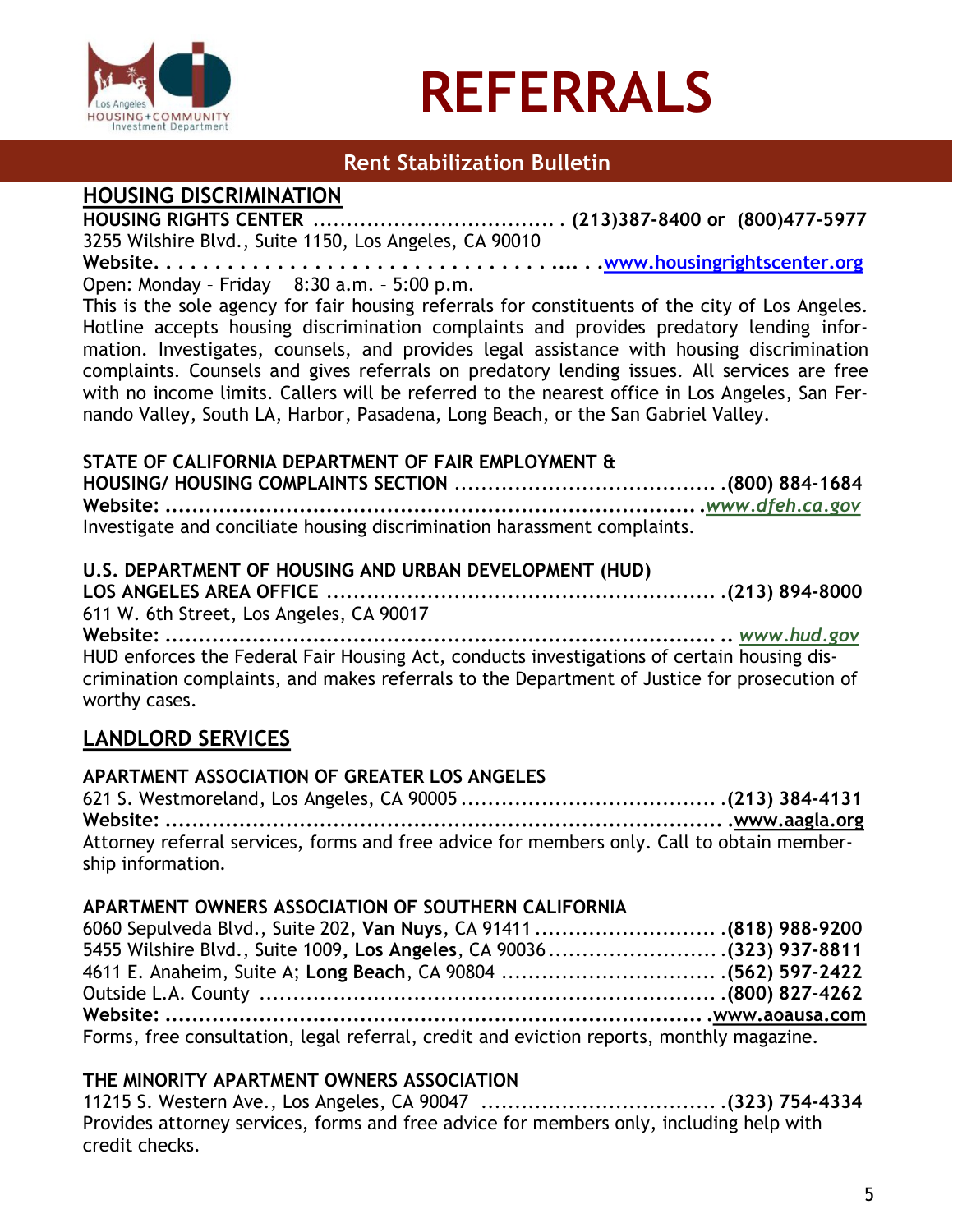

## **Rent Stabilization Bulletin**

### **LEGAL SERVICES**

These referrals are provided for public information. The cost and type of service should be verified.

| 3250 Wilshire Blvd. 13 <sup>th</sup> Floor, Los Angeles, CA 90010-1509<br>Monday - Friday 9:00 a.m. 5:00 p.m.                                                                                                                                             |  |
|-----------------------------------------------------------------------------------------------------------------------------------------------------------------------------------------------------------------------------------------------------------|--|
|                                                                                                                                                                                                                                                           |  |
| Call for appointment. No walk-ins. Free legal assistance for low-income people, including<br>seniors and disabled. Counseling or legal representation is available depending on the case.<br>Handle housing issues and a wide range of other legal needs. |  |
| 1641 18th Street, Santa Monica, CA 90404<br>Monday - Friday 10:00 a.m. - 5:00 p.m.                                                                                                                                                                        |  |
| Legal referral service that provides mediation, arbitration, workshops, and seminars for the<br>arts. Attorneys are on staff.                                                                                                                             |  |
| 1055 W. 7 <sup>th</sup> st., Suite 2700, Los Angeles, CA 90017                                                                                                                                                                                            |  |
| Provides a neutral third party to assist and make agreements during landlord/tenant disputes<br>- no lawyers.                                                                                                                                             |  |
|                                                                                                                                                                                                                                                           |  |
| (Los Angeles County Department of Consumer Affairs)<br>500 West Temple Street, Room B-96, Los Angeles, CA 90012-2706                                                                                                                                      |  |
| Free dispute mediation available to vendors and consumers, two or more businesses, land-<br>lords and tenants, and neighbors.                                                                                                                             |  |
| Los Angeles, CA 90057                                                                                                                                                                                                                                     |  |
| 1309 East Seventh Street, Los Angeles, CA 90021<br>Opens 9:00 a.m. to 5:00 p.m.                                                                                                                                                                           |  |
| Free legal services to low-income residents of the City of Los Angeles. Call for information.                                                                                                                                                             |  |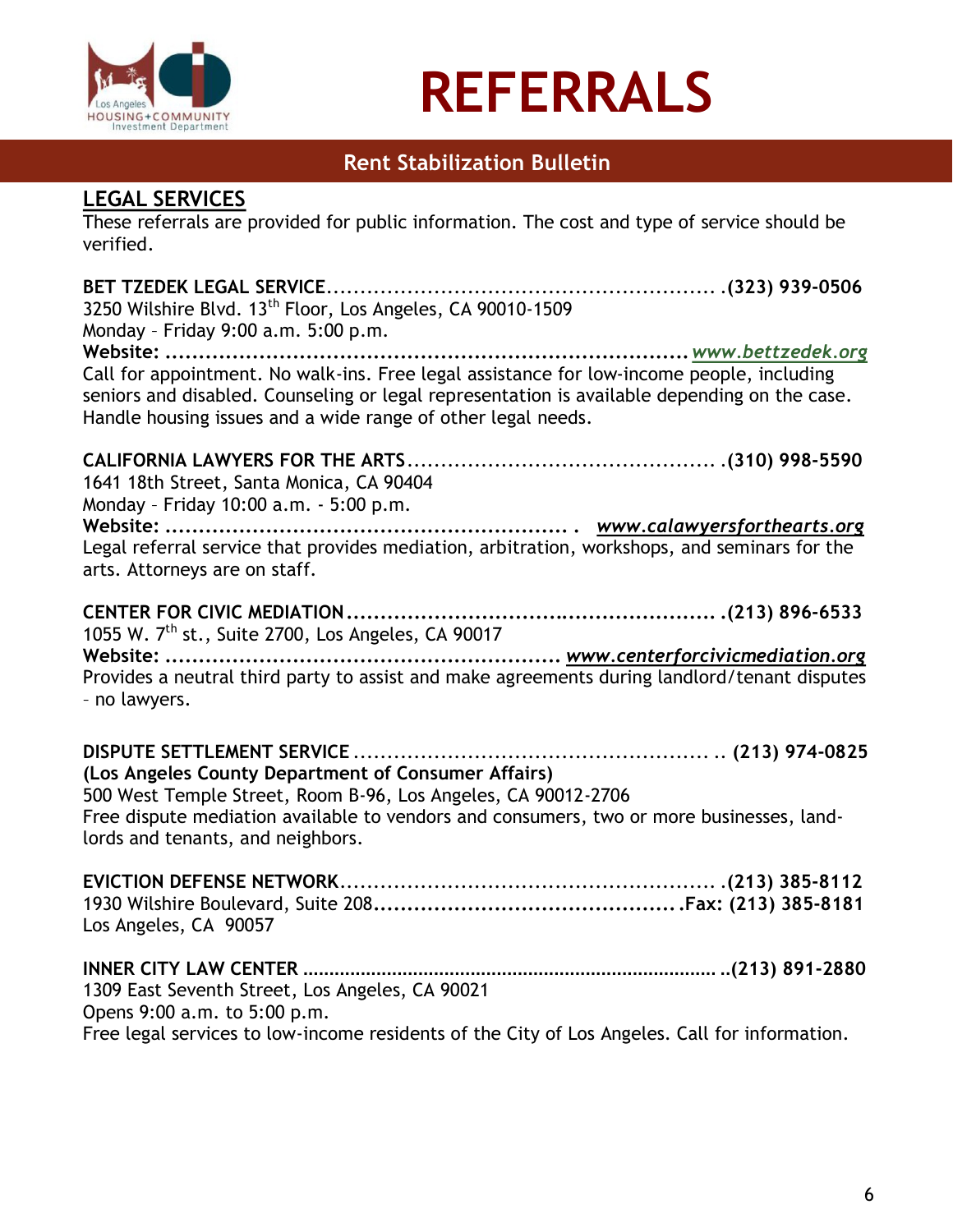

# **Rent Stabilization Bulletin**

| Evictions, utility shut-offs, lockouts<br>1102 Crenshaw Blvd., Los Angeles, CA 90019                                                                                                                                                                                                                                                                          |  |
|---------------------------------------------------------------------------------------------------------------------------------------------------------------------------------------------------------------------------------------------------------------------------------------------------------------------------------------------------------------|--|
|                                                                                                                                                                                                                                                                                                                                                               |  |
|                                                                                                                                                                                                                                                                                                                                                               |  |
| Free legal assistance. Advises and provides assistance in filling out documents and legal<br>representation depending on the case.                                                                                                                                                                                                                            |  |
| 110 N. Hill St., Room 115, Los Angeles, CA 90012                                                                                                                                                                                                                                                                                                              |  |
| $(8:30 a.m. - 4:30 p.m.)$                                                                                                                                                                                                                                                                                                                                     |  |
| Provide assistance with Unlawful Detainers. Fee requested based on income.                                                                                                                                                                                                                                                                                    |  |
| LAWYER REFERRAL & INFORMATION SERVICES OF LOS ANGELES COUNTY .(213) 243-1525                                                                                                                                                                                                                                                                                  |  |
| Website:                                                                                                                                                                                                                                                                                                                                                      |  |
| 3255 Wilshire Blvd., Suite 902, Los Angeles, CA 90017                                                                                                                                                                                                                                                                                                         |  |
| Free legal service to developmentally & mentally disabled people with low incomes.                                                                                                                                                                                                                                                                            |  |
| SAN FERNANDO VALLEY NEIGHBORHOOD LEGAL SERVICES (800) 433-6251<br>Monday - Friday: 9:00 a.m. - 5:00 p.m.                                                                                                                                                                                                                                                      |  |
| Website:                                                                                                                                                                                                                                                                                                                                                      |  |
| Call for advice or appointment. Free legal assistance to low-income people living in the San<br>Fernando, Santa Clarita, and Antelope Valleys, Glendale, and Burbank. Also call if your case<br>is filed in the Van Nuys Court. Counseling and help preparing legal briefs, filling out papers,<br>and representation may be available depending on the case. |  |
|                                                                                                                                                                                                                                                                                                                                                               |  |
| $9:00$ a.m. $-5:00$ p.m.                                                                                                                                                                                                                                                                                                                                      |  |
|                                                                                                                                                                                                                                                                                                                                                               |  |
| Inexpensive legal service is provided. They will arrange an interview with a lawyer for a \$35<br>fee for the first consultation.                                                                                                                                                                                                                             |  |
| Other Legal Services offices providing free legal assistance to low-income people. Call for<br>information.                                                                                                                                                                                                                                                   |  |
|                                                                                                                                                                                                                                                                                                                                                               |  |
|                                                                                                                                                                                                                                                                                                                                                               |  |
|                                                                                                                                                                                                                                                                                                                                                               |  |
|                                                                                                                                                                                                                                                                                                                                                               |  |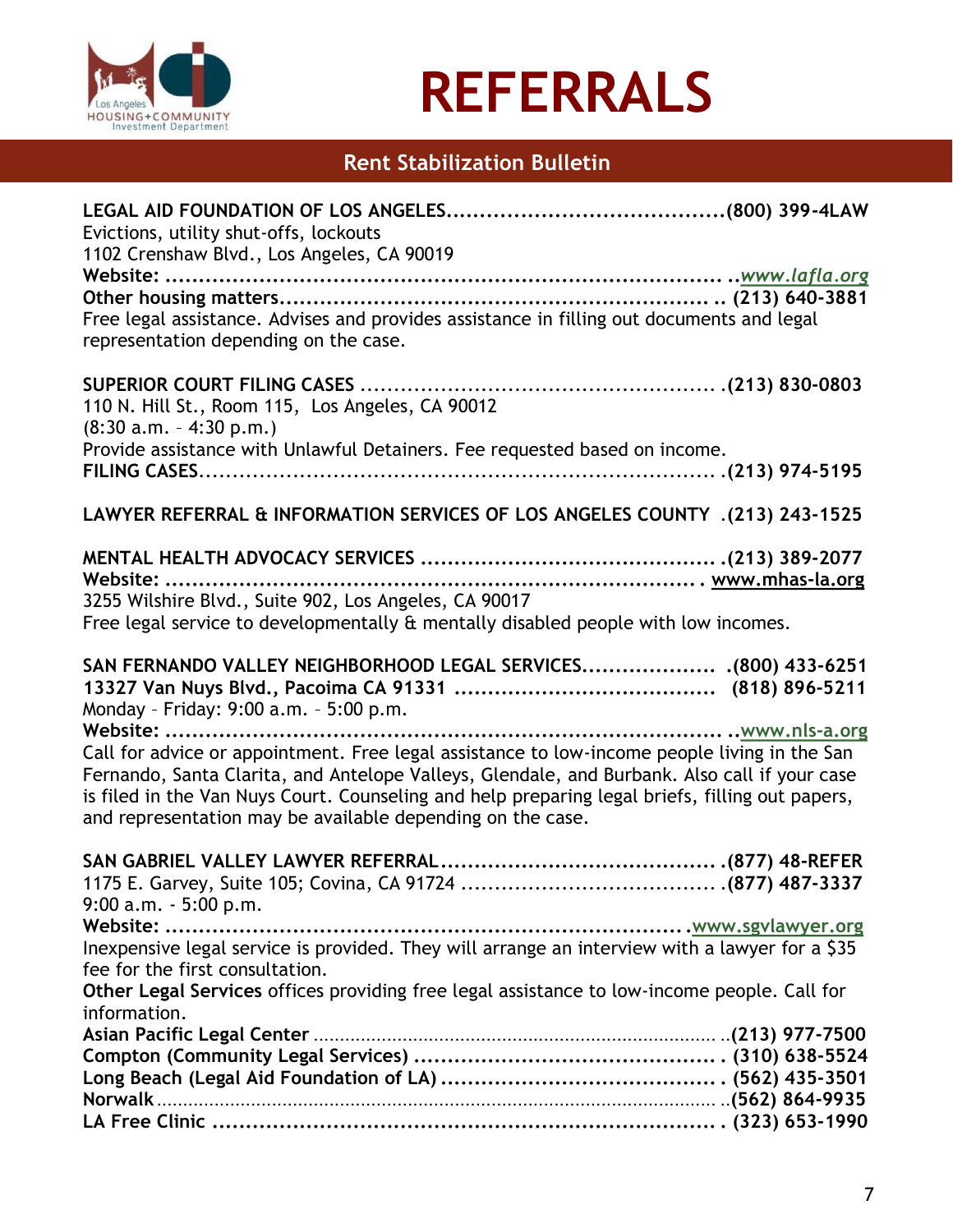

## **Rent Stabilization Bulletin**

# *OTHER CITIES WITH RENT CONTROL*

| 1685 Main Street, Suite #202, Santa Monica, CA 90401 |  |
|------------------------------------------------------|--|
|                                                      |  |
| 455 N. Rexford, Beverly Hills, CA 90210              |  |
|                                                      |  |
| 8300 Santa Monica Blvd., West Hollywood, CA 90069    |  |
|                                                      |  |

## **STATE LAW**

State law - California Civil Code - covers security deposits, 24-hour notice for entry, evictions, conditions of habitability, rental/lease agreements, abandonment of property, privacy, repair and deduct, moving out procedures, and method of service for 3-day and 30-day notices. For cities and jurisdictions that do not have Rent Stabilization Ordinances *(Rent Control),* landlord tenant matters and complaints can be referred to:

**STATE DEPARTMENT OF CONSUMER AFFAIRS .................................. ...** (**800) 952-5210 (State of California)** The State of California Department of Consumer Affairs publication, *California Tenants*, is a practical resource for both landlords and tenants with information about rental applications, unlawful discrimination, security deposits, repair responsibilities, rent increase, termination of leases, and eviction notices. It also includes a checklist for use before moving in or out of a rental unit. *WEBSITE: ........................................................................... .. www.dca.ca.gov*

# **LOS ANGELES COUNTY CONSUMER & BUSINESS AFFAIRS**

| LOJ ANGLLEJ COONTT CONJOMEN & DOJINEJJ ALI AINJ |  |
|-------------------------------------------------|--|
|                                                 |  |
|                                                 |  |
|                                                 |  |
|                                                 |  |
|                                                 |  |

### **RENTERS REBATE**

**STATE FRANCHISE TAX BOARD....................................................... .(800) 852-5711** 300 S. Spring St., Suite 5704, Los Angeles 90013-1204 *WEBSITE:* ................................................................................ ..*www.ftb.ca.gov* For rent rebates for people age 62 or older, blind or disabled. Apply between the dates of May 16 and September 2 each year to obtain a rebate.